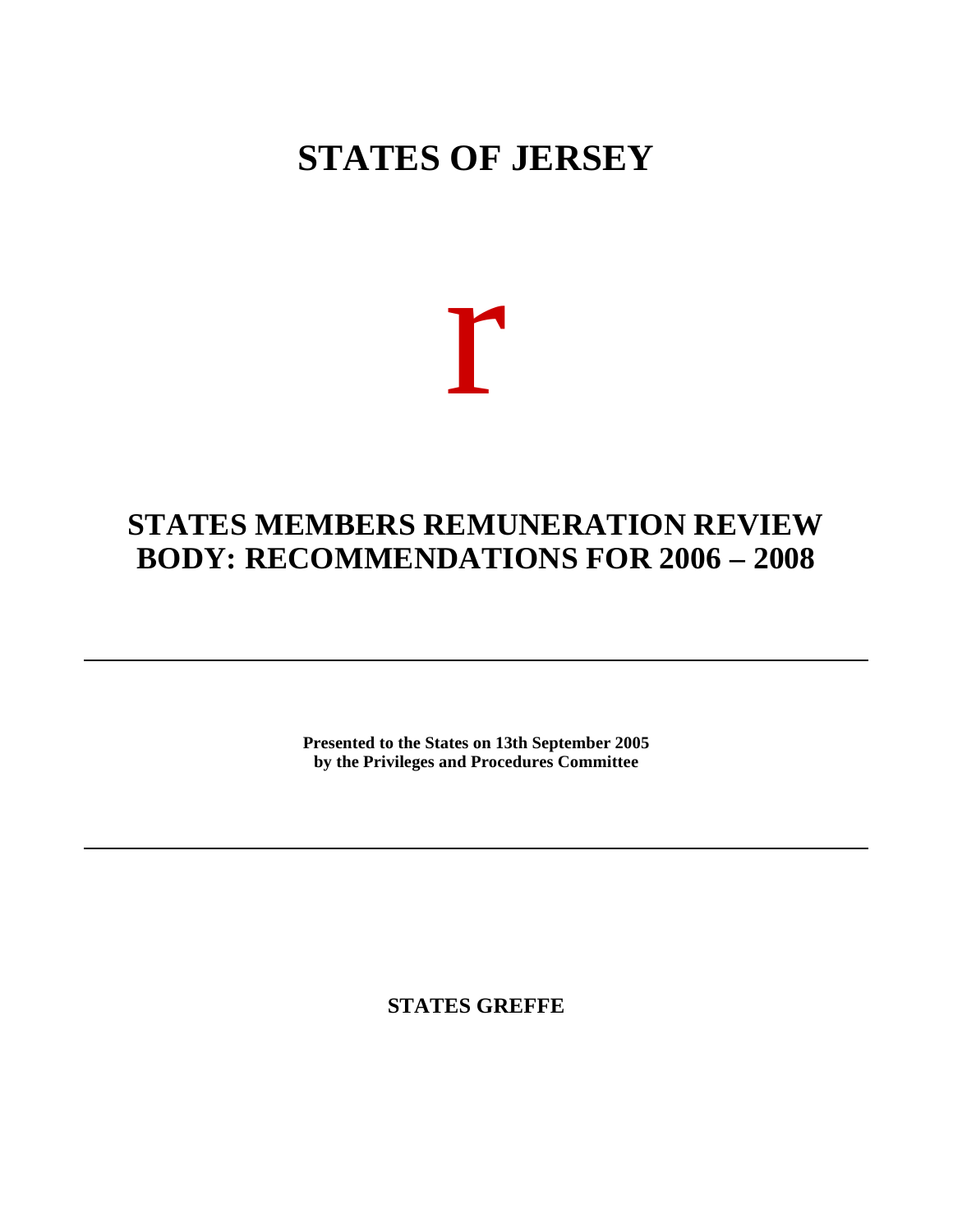## **FOREWORD**

The Privileges and Procedures Committee, in accordance with an Act of the States dated 25th November 2003, presents the report of the States Members Remuneration Review Body.

Having received the report prior to 31st August 2005, the Committee met with the States Members Remuneration Review Body to review its findings and to express its sincere thanks to the Review Body for having once again produced a thorough and well-researched report. It was nevertheless clear both to the Review Body and to the Committee that the decision of the States to broaden the original terms of reference given to the Review Body (P.101/2005 refers) had been all but nullified by an earlier decision, taken on 11th November 2004, to accept an amendment to the States of Jersey Law 2005. Members will recall that Article 43 of the Law reads as follows –

#### **43 Remuneration of elected members**

No scheme, agreement or other arrangement whatsoever for the remuneration of, or the payment of any allowance to, elected members out of the general revenue of the States shall provide for different elected members to receive different amounts of remuneration or allowance.

The Review Body, having obtained legal advice, concluded that Article 43 curtailed its remit severely. In fact, it proved impossible for the Review Body to make specific recommendations on such matters as pension provision and progressive pay scales, or even to adjust the salary figure by an amount sufficient to compensate for the lack of a pension scheme. Turning to the matter of the expense allowance payable, members may wish to note that the scope of the Review Body to recommend any changes was curtailed by the limited amount of relevant feedback submitted on the issue.

In accordance with the decision made by the States on 25th November 2003, unless any Committee of Member of the States pursues a debate on the recommendations within one month of the date of presentation, the recommendations will be implemented as they stand.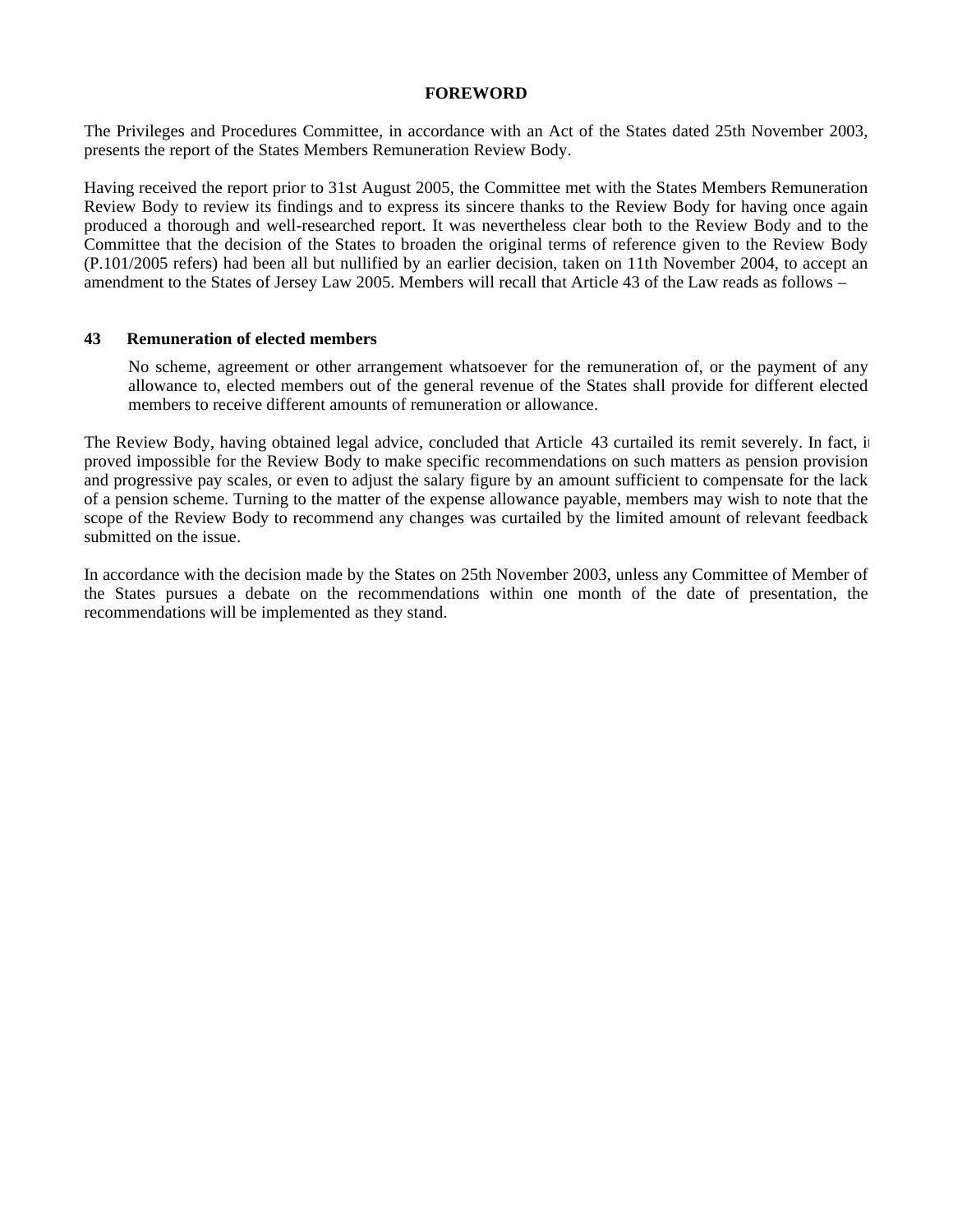## **Summary of conclusions and recommendations of the States Members Remuneration Review Body (SMRRB)**

We conclude that the remuneration currently paid to States members remains such that nobody is likely to be precluded from serving by means of insufficient income and that this level of remuneration affords a reasonable standard of living to all States members

We were presented with no new evidence that the current level of remuneration is materially too high or too low when viewed in the light of the above criteria.

In accordance with our Terms of Reference (see Appendix) we are making recommendations on the appropriate level of remuneration for the years 2006, 2007 and 2008.

We recommend that for each of the above years the remuneration excluding expenses available to States members should be increased by 2.5% as follows –

| Currently   | From January 1st | 2005 | $\sqrt{.36,568}$ |
|-------------|------------------|------|------------------|
|             | From January 1st | 2006 | <i>4</i> .37,486 |
| Recommended | From January 1st | 2007 | $\sqrt{.}38,422$ |
|             | From January 1st | 2008 | <i>f</i> ,39,382 |

We recommend no increase in the current expense allowance of  $\dot{\gamma}$ ,650 throughout this 3-year period. The arrangement whereby States members may declare total expenses in excess of the above amount and receive relief from income tax due on this amount remains in force.

We note that from 2005 the above remuneration consisting of salary and expenses has been paid monthly in arrears and we recommend the continuance of this arrangement.

We recommend the continuance of the system whereby the employer's element of Social Security contribution is reimbursed to members who are liable to pay the Class 2 contribution applicable to selfemployed individuals.

We are unable to make any recommendation as to a pension for States members.

We recommend that a States member should be entitled to payment of salary and expenses for one month following the date on which he or she leaves office. New members should be paid pro-rata in respect of the number of days in the month from the day on which they take up office. For clarity the date on which members actually leave office and others take up office on their swearing-in may be some time after that of the relevant election.

## **Reasons for recommendations**

## **Increase in basic remuneration**

The SMRRB received no written submission from any quarter which advocated any difference in treatment of the basic remuneration from that which had applied to its previous report. Article 43 of the States of Jersey Law 2005 ("Article 43" – see Appendix) now enforces the pre-existing situation that all States members are to be paid the same amount.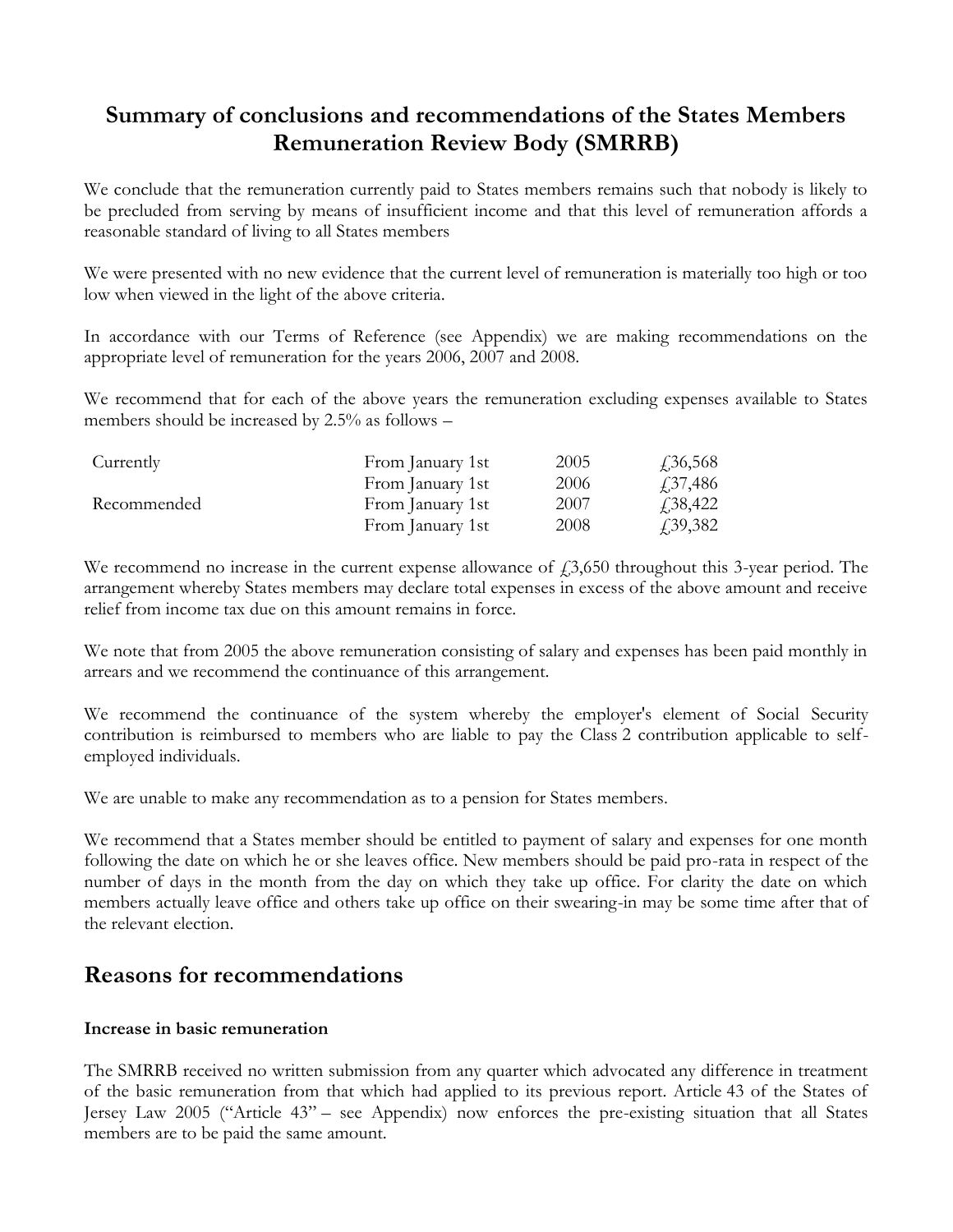The Review Body was mindful of the opinion expressed at a meeting of the Privileges and Procedures Committee on 19th May 2005 that, in so far as this was possible to do so within its terms of reference, the SMRRB should not allow the basic remuneration of States members to become eroded relative to other working groups over time.

The Review Body has recommended an increase in consideration of a submission received from the Finance and Economics Committee to the effect that the States' formal inflation target should be 2.5% during the period 2006-2008. This complies with a requirement in its terms of reference that the SMRRB should consider the States' inflation target for the period under review.

The increase is recommended as a specific amount for each year rather than an indexed amount in response to a submission from the Chairman of the Human Resources Sub-Committee of the Policy and Resources Committee, who indicated that future increases should be not be linked to the retail price index or any other Jersey index.

In page 9 of its previous report the SMRRB stated that, in so far as it as able to use any yardstick in establishing from external evidence what level of pay might afford a *reasonable standard of living,* it was inclined towards the 2004 average annual earnings of the Financial Intermediation sector of  $\text{\textsterling}35,690$ . The equivalent figure for 2005 recently published by the States of Jersey Statistics Unit is £37,100, an increase of 3.95%. On this comparison States members are at a slight disadvantage if compared with the remuneration increase received by their market-set peers.

## **Expenses maintained at current level**

In its previous report the SMRRB recommended that the expenses then offered to States members and the level at which the Comptroller of Income Tax was prepared to accept such expenses without further documentation were set at the amount of  $\dot{\textit{f}}$ , 3,650.

The Review Body was unable to discern any consistent pattern of expenses which was common to all States members nor was any representation made to the effect that the level offered above was inadequate. The Review Body therefore recommends that States members' expenses should be retained at the current level at least until the end of 2008.

It remains possible for States members to use a greater portion of their remuneration for the settlement of expenses incurred in the course of their duties and to claim tax relief on the overall amount on submission of the necessary tax return. Similar tax arrangements apply at various levels to other taxpayers.

## **Pensions**

The SMRRB indicated in its previous report that, while as, in effect, self-employed persons States members would normally have the responsibility to make their own pension arrangements, it was minded to investigate and possibly to recommend a portable pensions scheme where the contributions of the States members were matched by the public purse. The SMRRB saw this as a measure which might assist States members to demonstrate by example that all should make adequate provisions for retirement, and it sought and obtained wider terms of reference so that it could consider such matters at this stage.

After taking appropriate professional advice as to the schemes available in the pensions industry and soliciting the Attorney General's opinion as to the interpretation of Article 43, the Review Body concluded that any such scheme would now fall foul of the latter as it would not be possible to ensure that the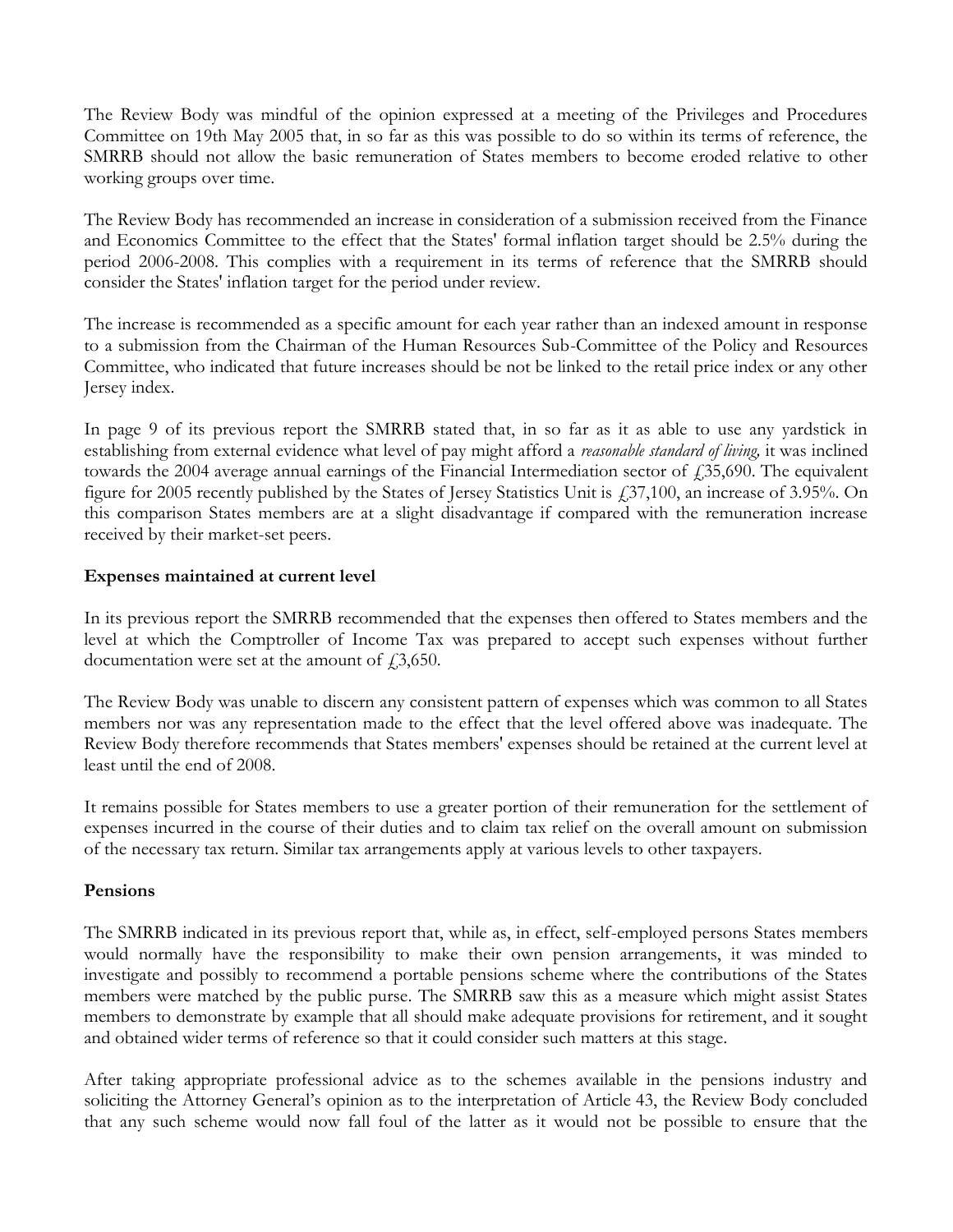matching contributions available through such a scheme could be applied equally to all States members.

A problem arises in particular from the situation of more elderly States members whose enforced participation in such a scheme has been described as 'actuarial nonsense'. The requirement that all matching contributions from the States should be at the same level would imply that all members should agree to contribute at (at least) the same level. Total agreement to such a scheme might be difficult to secure and impossible to enforce.

The SMRRB appreciates that the above might not have been an intended consequence of Article 43, and the Review Body accepts that a non-contributory scheme whereby the public purse paid the same amount to every States member without any requirement for a matching contribution would not be affected by Article 43. But such a non-contributory scheme would have to apply at a substantial level to be any use as a pension scheme, and this, coupled with the fact that its one-sided nature would make it appear as a further substantial increase in basic remuneration for States members, makes it impossible for the SMRRB to recommend a non-contributory scheme within its terms of reference.

## **Pensions savings scheme**

In considering the difficulties posed by Article 43 on a potential pension scheme for States Members the SMRRB came to the conclusion that the only acceptable scheme would be one which allowed States members to divert part of their remuneration to a pensions saving scheme in the same way as employees in the working population may divert part of their remuneration to a tax savings scheme.

Since such a scheme would not involve any matching contribution from the public purse it could be accommodated within the provisions of Article 43. The SMRRB could see no advantage in such a scheme unless the Comptroller of Income Tax was minded to rule that such savings, when used to purchase pension entitlement, would be eligible for appropriate tax-saving advantages.

Such a scheme does not exist elsewhere, and the SMRRB wrote to the Comptroller of Income Tax to ask whether it might be possible to construct one to fit the above circumstances. The Comptroller replied to the effect that he would be unable to recognise such a scheme in this way. The SMRRB therefore concluded that it would be inappropriate to recommend a scheme of this sort.

## **Severance**

The SMRRB considered that the nature of the service of States members as a series of short term engagements empowered by the electorate did not imply the continuity of employment that might carry with it some form of severance payment.

The Review Body was aware that a statutory right to redundancy pay would not be available to Jersey employees before 2007 at the earliest, at which stage such entitlement would not apply to the self-employed, and therefore, arguably, not to States members. When such arrangements were in place for the working public a future States Members Remuneration Review Body might consider a concession by which they might be extended to States members.

Meanwhile the recommendation for the payment of an extra month's remuneration beyond the date of leaving office both recognises what the SMRRB takes to be normal commercial practice and broadly preserves the situation which existed when States member were paid quarterly in advance.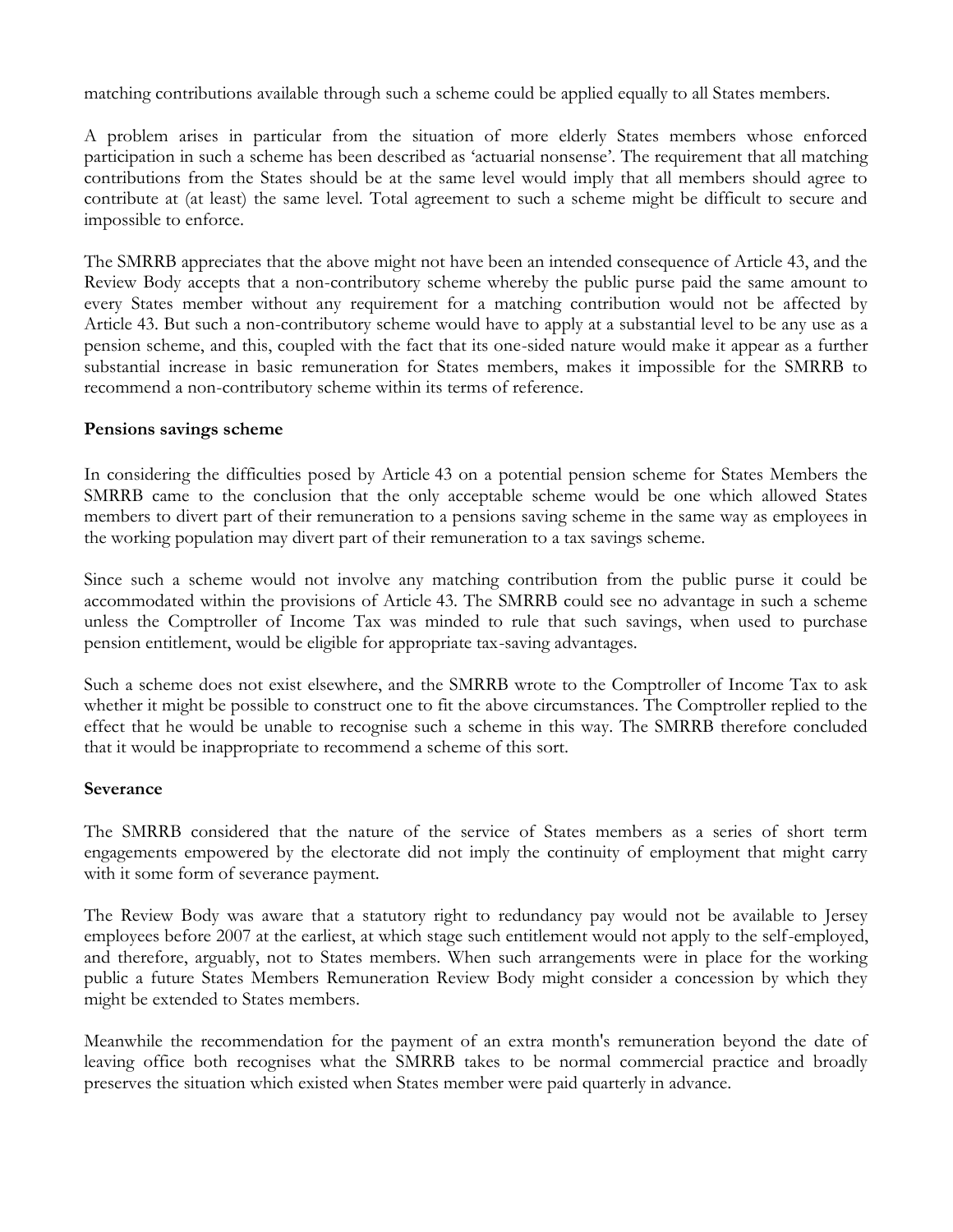## **Other considerations**

## **Submissions received**

The SMRRB received one written submission from a member of the public to the effect that her pay rise as a public sector employee was "measly". She did not make any direct comparison with the remuneration of States members, but on the assumption that she had intended to do so the Review Body again observes that the requirement that it should observe the States inflation target, rather than (say) the Retail Price Index or market conditions would make it unlikely that the percentage increase recommended for States members would exceed that available to public sector employees.

The SMRRB received 10 submissions from States members, 2 of which were essentially to remind the body of elements contained in previous submissions. The rest all contained the suggestion that the Review Body should consider a pension scheme for States members and most of these latter coupled this with the suggestion that severance pay should also be considered.

As has been indicated above the Review Body had it in mind to consider a pension scheme, but found that Article 43 precluded the recommendation of one which was workable and affordable within its terms of reference.

Again as indicated above the SMRRB considered it inappropriate to recommend any severance arrangement at this stage, though it has made a recommendation as to when the last payment of remuneration to a States member who was not continuing in office should apply.

## **Public Meeting**

A public meeting was held on 12th April which was sparsely attended by States members and public alike, but which thus allowed a more detailed statement of the opinions held by the States members and members of the public than might otherwise have been the case. The Review Body found this helpful and it is most grateful to those who attended.

## **Article 43**

At the outset of its deliberations it become clear to the SMRRB that Article 43 would influence its recommendations, and its response to early submissions from States members indicated as much, to the extent that some recipients asked the SMRRB to indicate what it would have recommended if Article 43 had not been in place.

The SMRRB considers that its first report gave every indication that the Review Body had taken close account of the submissions it had received. In particular it reported that it had noted the strong opinions on either side of the requirement that all States members should be paid the same amount, and that any decision which would alter the above position was a matter for the States and not the SMRRB.

## **Progression**

All that the SMRRB would be prepared to remark at this stage is that progression in a remuneration system need not necessarily imply patronage.

For example, given the necessary funding, it would be possible to contemplate a banded system where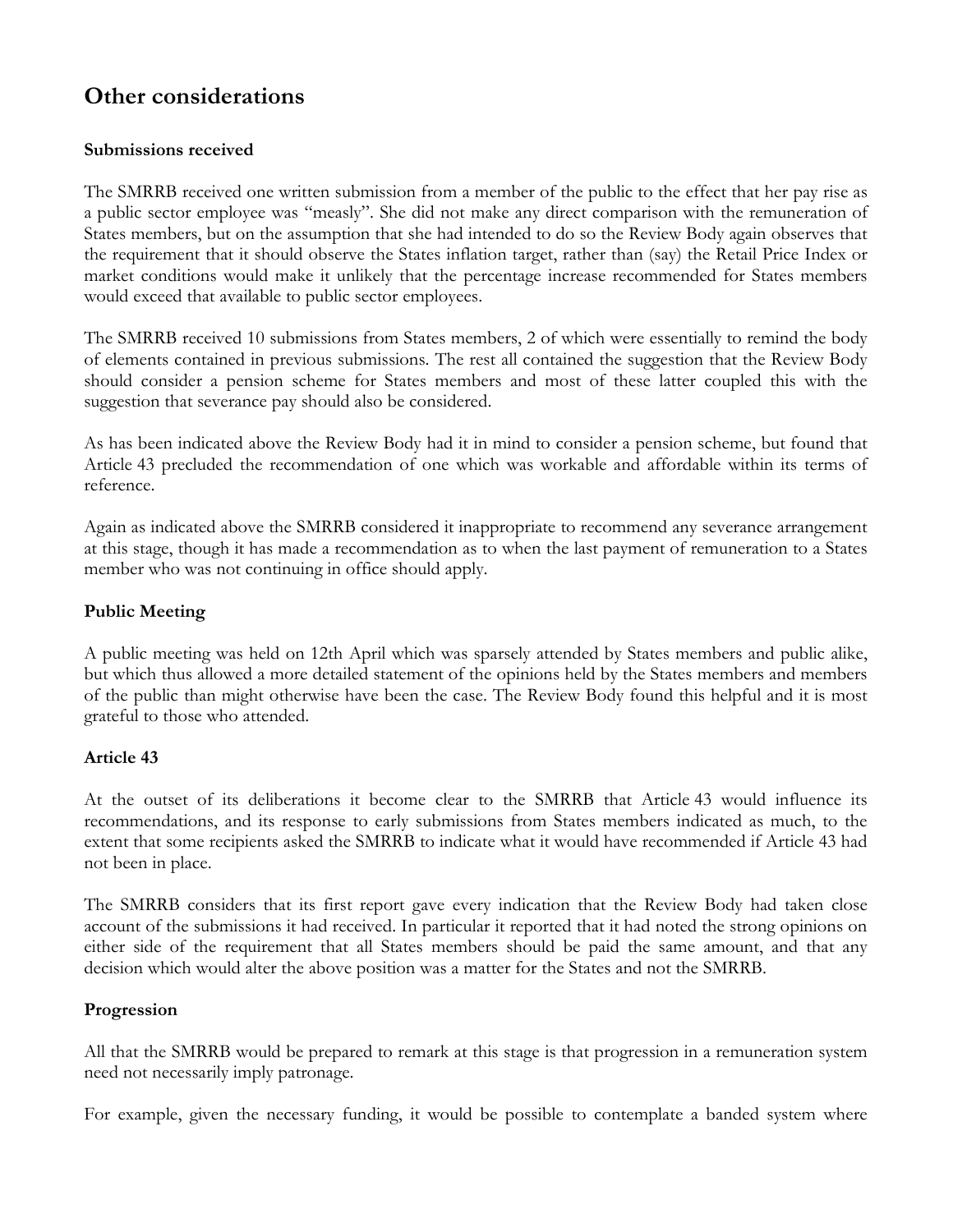States members received small increments on the basis of length of service or on re-election. This would reflect the view often expressed in submissions from States members and from the public that the remuneration of States members seemed high in relation to their effectiveness on first election, but that effectiveness ought to improve with time.

When the comparison is made with the Financial Intermediation sector, as in page 2 above, it is possible to overlook the fact that this sector comprises individuals most of whom enter the range towards the bottom and leave it towards the top. There is thus an element of progression for individuals within the range which is not reflected within the observed movement of the average figure for the range as a whole. A progressive system would achieve the same effect to the advantage of States members.

It is also fair to point out that under the existing terms of reference the remuneration of States members as a whole might be expected to diminish slightly over time (by between half and one percent annually) from the generally market-set increments of other work groups.

## **Special responsibility pay**

The SMRRB had no strong collective opinion about additional pay for ministers or chairmen of scrutiny panels.

One member of the SMRRB expressed the view that the remuneration of States members was bestowed by virtue of the choice of an electorate who had no voice in the award of any subsequent office for which there should thus be no further reward.

Other SMRRB members considered that that there was likely to be an additional burden involved with special responsibility in the States as elsewhere and that if States members were to approve such an arrangement special responsibility might reasonably attract at least a token additional payment.

Any amounts so recommended might be relatively small. The Review Body's terms of reference require that all States members should be able to enjoy a reasonable standard of living. This might also be taken to imply that no States member should be remunerated to such an extent that an unreasonably high standard of living was afforded.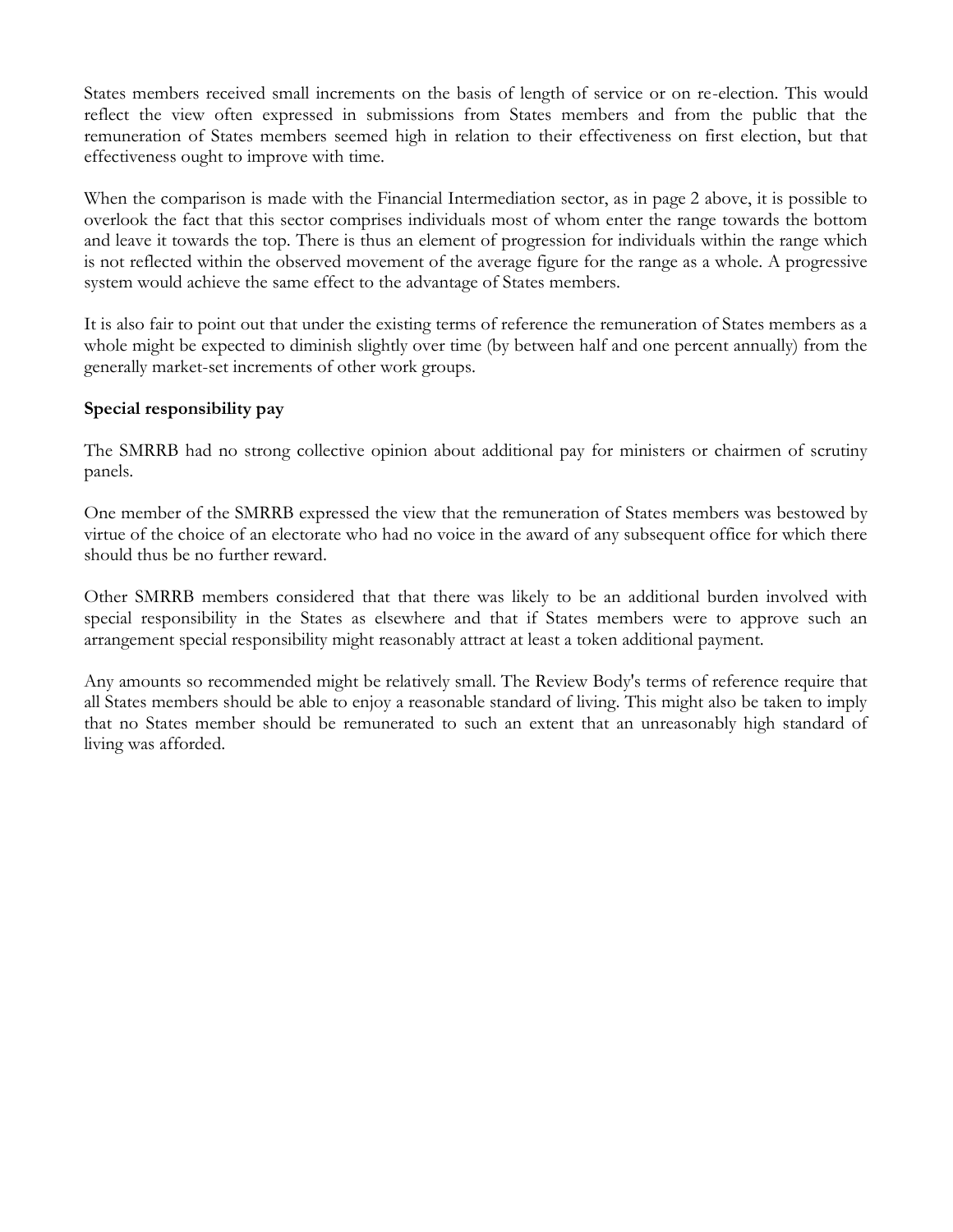## **P.101/2005 – adopted by the States on 22nd June 2005**

## **THE STATES are asked to decide whether they are of opinion**

 to refer to their Act dated 13th May 2003 in which they agreed that an independent States Members' Remuneration Review Body comprising persons who were not members of the States should be established, to their Act dated 25th November 2003 in which they approved detailed terms of reference for the Body, and to their Act dated 22nd June 2004 in which they appointed the members of the Body, and –

 to agree that the terms of reference of the Body should be amended to enable it to consider and make recommendations on any matter relating to the remuneration, allowances and benefits available to elected members of the States as it considers appropriate, provided that no such recommendations made by the Body on matters other than on the actual level of remuneration payable to all elected members shall be implemented until they have been debated and agreed by the States.

## PRIVILEGES AND PROCEDURES COMMITTEE

#### **REPORT**

On 13th May 2003 the States adopted a proposition of Senator E.P. Vibert and agreed to establish an independent States Members Remuneration Review Body. On 25th November 2003 the States approved detailed terms of reference for the Body as follows –

 *to make recommendations to the Privileges and Procedures Committee on the appropriate level of remuneration to be paid to elected members of the States, following the holding of public hearings and the receipt of oral and written submissions from any persons, including members of the States, having taken account of any other matters that the Body considers to be relevant, and having taken particular account, but not being bound by, the following matters –*

- *(i) the principle that the level of remuneration available to elected members should be sufficient to ensure that no person should be precluded from serving as a member of the States by reason of insufficient income and that all elected members should be able to enjoy a reasonable standard of living, so that the broadest spectrum of persons are able to serve as members of the Assembly;*
- *(ii) the economic situation prevailing in Jersey at the time of determination and the budgetary restraints on the States of Jersey; and*
- *(iii) the States' inflation target, if any, for the period under review.*

On 22nd June 2004 the States appointed Mr. Julian Rogers as Chairman of the Body and Mr. Philip Barber, Mr. Matthew Braid, Mr. Brian Bullock and Mr. Bob Gaiger as members. The Body completed its first report in October 2004 and it was presented to the States by the Privileges and Procedures Committee on 16th November 2004 (R.C.52/2004).

Having considered the Body's report and discussed the outcome of the first phase of the Body's work with its members it is clear that the members of the Body felt somewhat constrained by the terms of reference agreed by the States. The members felt that although they heard and considered evidence on a wide range of matters, they were effectively prevented from considering in detail any aspects of members' remuneration other than the actual